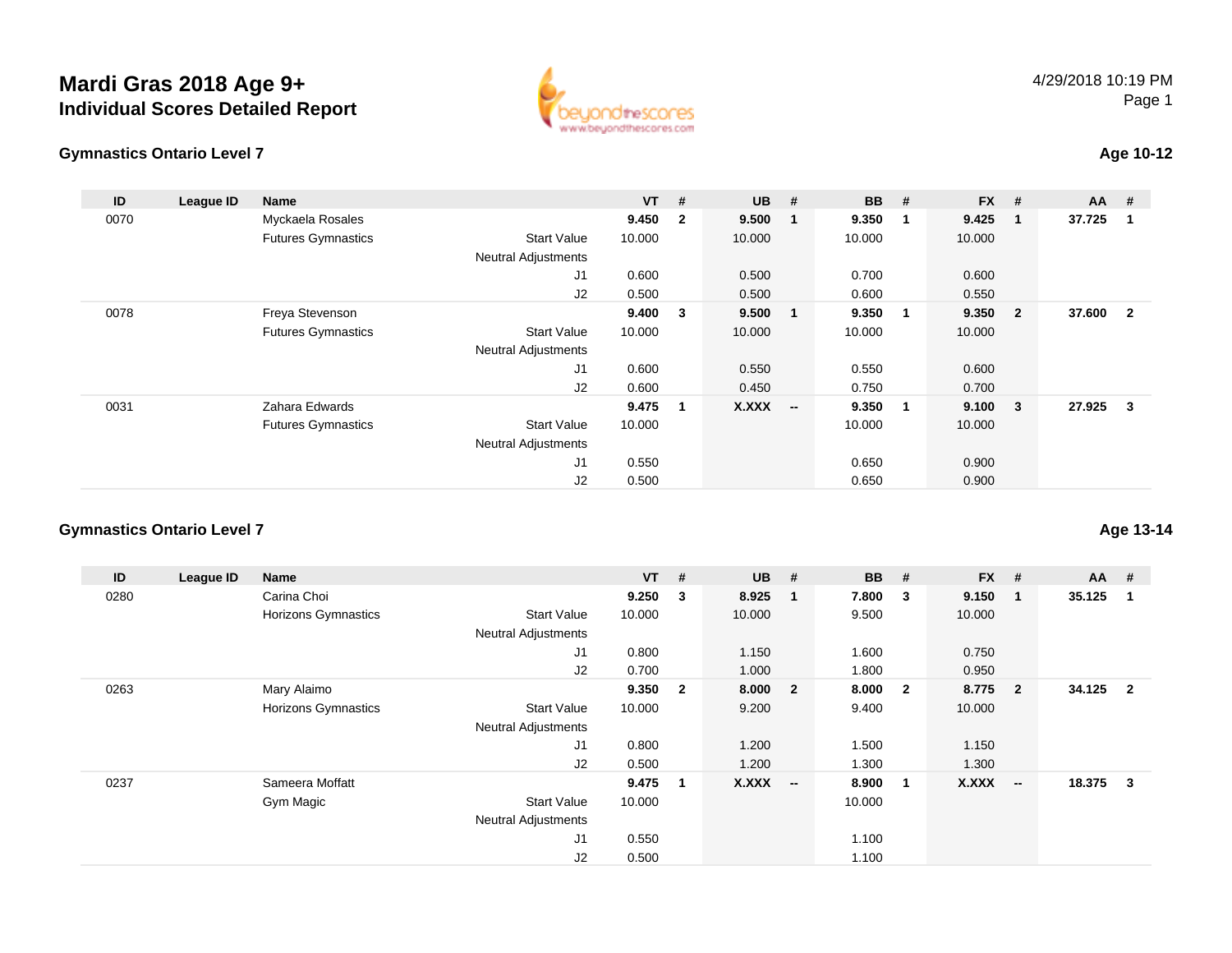## **Mardi Gras 2018 Age 9+Individual Scores Detailed Report**



### **Gymnastics Ontario Level 7**

#### **ID League ID Name VT # UB # BB # FX # AA #** 0281 Nika Di Summa **9.600 <sup>1</sup> 7.600 <sup>3</sup> 9.100 <sup>1</sup> 9.075 <sup>1</sup> 35.375 <sup>1</sup>** Horizons Gymnastics Start Valuee 10.000 8.700 10.000 10.000 Neutral Adjustments J1 0.300 1.100 0.850 1.050 J2 0.500 1.100 0.950 0.800 0349 Alex Sunstrum **9.175 <sup>3</sup> 8.050 <sup>1</sup> 8.400 <sup>2</sup> 8.650 <sup>3</sup> 34.275 <sup>2</sup>** Bancroft Gems Start Valuee 10.000 9.500 10.000 10.000 Neutral Adjustments J1 0.850 1.400 1.500 1.450 J2 0.800 1.500 1.700 1.250 0350 Jayme-Lyn Gates **9.275 <sup>2</sup> 7.875 <sup>2</sup> 8.350 <sup>3</sup> 8.750 <sup>2</sup> 34.250 <sup>3</sup>** Bancroft Gems Start Value 10.000 9.500 9.500 10.000 Neutral Adjustments J1 0.700 1.550 1.050 1.300 J20.750 1.700 1.250 1.200

## **Gymnastics Ontario Level 7**

## **Aspire 1**

| ID   | League ID | Name                      |                            | $VT$ #      |                | <b>UB</b> | #                       | <b>BB</b> | #                       | <b>FX</b> | #              | $AA$ # |                |
|------|-----------|---------------------------|----------------------------|-------------|----------------|-----------|-------------------------|-----------|-------------------------|-----------|----------------|--------|----------------|
| 0023 |           | <b>Brooklyn Cross</b>     |                            | 9.637       | -1             | 9.200     | $\overline{\mathbf{2}}$ | 9.350     | $\overline{\mathbf{2}}$ | 8.950     | 3              | 37.137 | 1              |
|      |           | <b>Futures Gymnastics</b> | <b>Start Value</b>         | 10.000      |                | 10.000    |                         | 10.000    |                         | 10.000    |                |        |                |
|      |           |                           | <b>Neutral Adjustments</b> |             |                |           |                         |           |                         |           |                |        |                |
|      |           |                           | J <sub>1</sub>             | 0.325       |                | 0.800     |                         | 0.600     |                         | 0.900     |                |        |                |
|      |           |                           | J2                         | 0.400       |                | 0.800     |                         | 0.700     |                         | 1.200     |                |        |                |
| 0073 |           | Audrey Sajor              |                            | 9.550       | $\overline{2}$ | 9.250     | $\blacksquare$          | 9.125     | $\overline{\mathbf{3}}$ | 9.150     | -1             | 37.075 | $\overline{2}$ |
|      |           | <b>Futures Gymnastics</b> | <b>Start Value</b>         | 10.000      |                | 10.000    |                         | 10.000    |                         | 10.000    |                |        |                |
|      |           |                           | <b>Neutral Adjustments</b> |             |                |           |                         |           |                         |           |                |        |                |
|      |           |                           | J <sub>1</sub>             | 0.450       |                | 0.800     |                         | 0.900     |                         | 0.850     |                |        |                |
|      |           |                           | J2                         | 0.450       |                | 0.700     |                         | 0.850     |                         | 0.850     |                |        |                |
| 0076 |           | Sarah Shin                |                            | $9.512 \t3$ |                | 8.750 3   |                         | 9.450     | $\overline{\mathbf{1}}$ | 9.050     | $\overline{2}$ | 36.762 | $\mathbf{3}$   |
|      |           | <b>Futures Gymnastics</b> | <b>Start Value</b>         | 10.000      |                | 10.000    |                         | 10.000    |                         | 10.000    |                |        |                |
|      |           |                           | <b>Neutral Adjustments</b> |             |                |           |                         |           |                         |           |                |        |                |
|      |           |                           | J1                         | 0.450       |                | 1.100     |                         | 0.550     |                         | 0.900     |                |        |                |
|      |           |                           | J <sub>2</sub>             | 0.525       |                | 1.400     |                         | 0.550     |                         | 1.000     |                |        |                |

## **Age 15+**